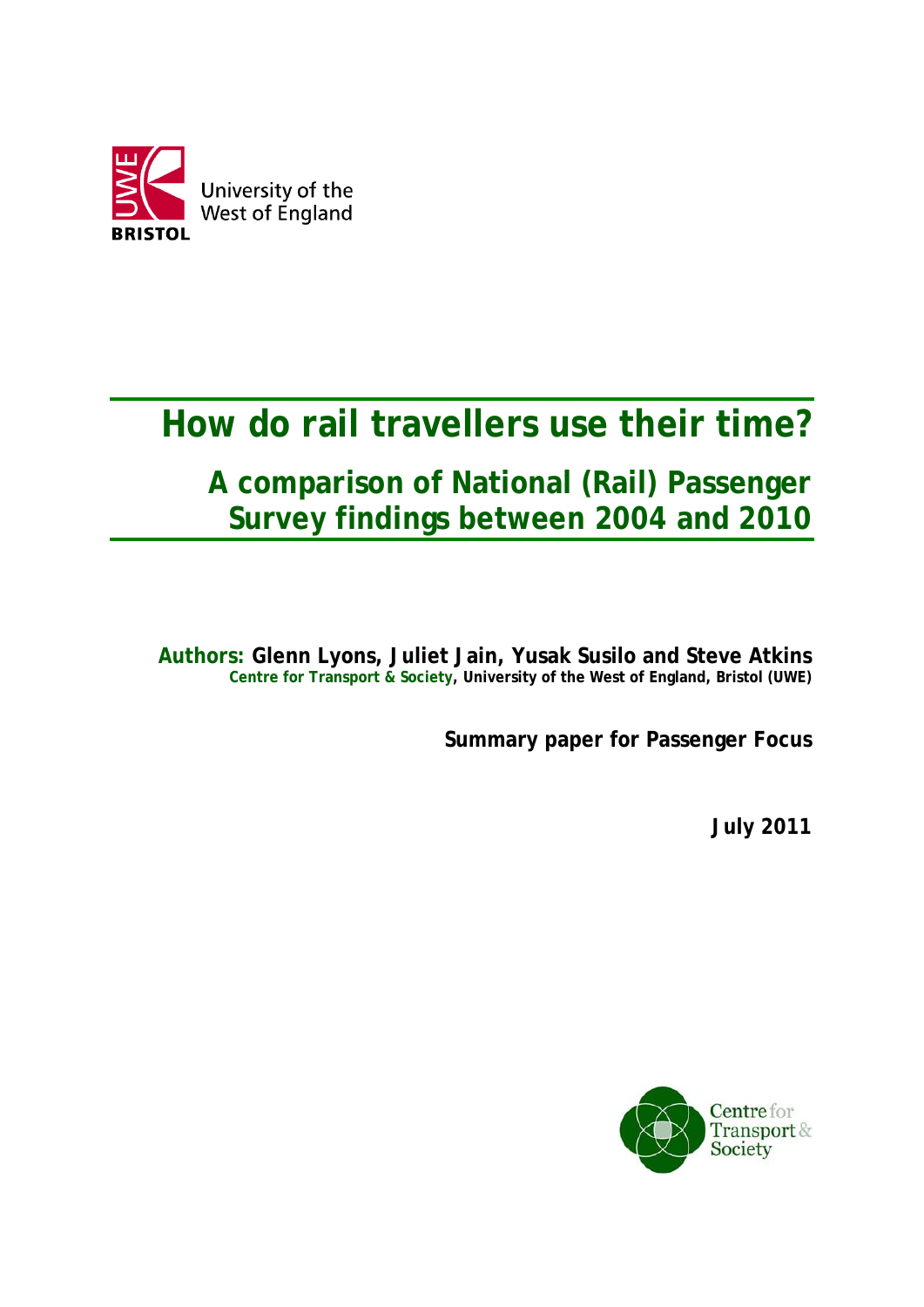### **How do rail travellers use their time?**

**A comparison of National (Rail) Passenger Survey findings between 2004 and 2010** 

Glenn Lyons\*, Juliet Jain, Yusak Susilo and Steve Atkins

University of the West of England, Bristol (UWE) \* Glenn.[Lyons@uwe.ac.uk](mailto:Lyons@uwe.ac.uk) 

#### **Introduction**

In the context of the national debate over the value of investing in the proposed HS2 high-speed rail network, it is timely to consider recent evidence on just how rail travellers use their time and their own assessment of its usefulness. This short paper provides a summary<sup>1</sup> of the findings from a comparison of responses to a series of questions on travel time use inserted into the National (Rail) Passengers Survey (NPS) in the autumns of 2004 and 2010. The paper first describes the nature of NPS and the large sample sizes achieved, goes on to outline the results from the travel time use questions and finally provides some commentary on the meaning and importance of these findings.

#### **The NPS Survey**

This large scale survey, now managed by Passenger Focus (PF), is mainly designed to ensure that train operating companies are delivering acceptable (and contractual) standards of service delivery in terms of information, comfort, cleanliness and quality of service on trains and at stations. In spring and autumn each year some 25,000 travellers are asked to complete a questionnaire about the service experienced on their current journey. The results are analysed and weighted to provide a representative sample for rail services across Great Britain and are published online by PF in a detailed report each half year. The survey has been operating in this format since 1999 and hence provides effective long-term monitoring of passenger rail quality delivery standards.

For the autumn survey waves in 2004 and 2010 the questionnaire included a series of questions on how travellers use their journey time on the train, what items they have with them, to what extent they advance plan their time use and how they rate the usefulness of the journey time. The 2004 findings from these questions are reported in detail in a published paper by Glenn Lyons, Juliet Jain and David Holley<sup>2</sup>.

#### **Results from the travel time use question modules**

The principal results concerning how people used their journey time in 2004 and 2010 can be seen in Table 1.

Table 1 shows that reading for leisure and window gazing/people watching are the most common activities in terms of being undertaken *at some point* in the journey. When considering the activities on which travellers spent *most* of their time, working and studying also becomes

 1 A more detailed account can be found in a full paper entitled "Comparing rail passengers' travel time use in Great Britain between 2004 and 2010" by Glenn Lyons, Juliet Jain, Yusak Susilo and Steve Atkins, University of the West of England, Bristol (UWE), July 2011.

<sup>2</sup> Lyons, G., Jain, J. and Holley, D. (2007). The use of travel time by rail passengers in Great Britain. *Transportation Research*, 41(A), 107-120.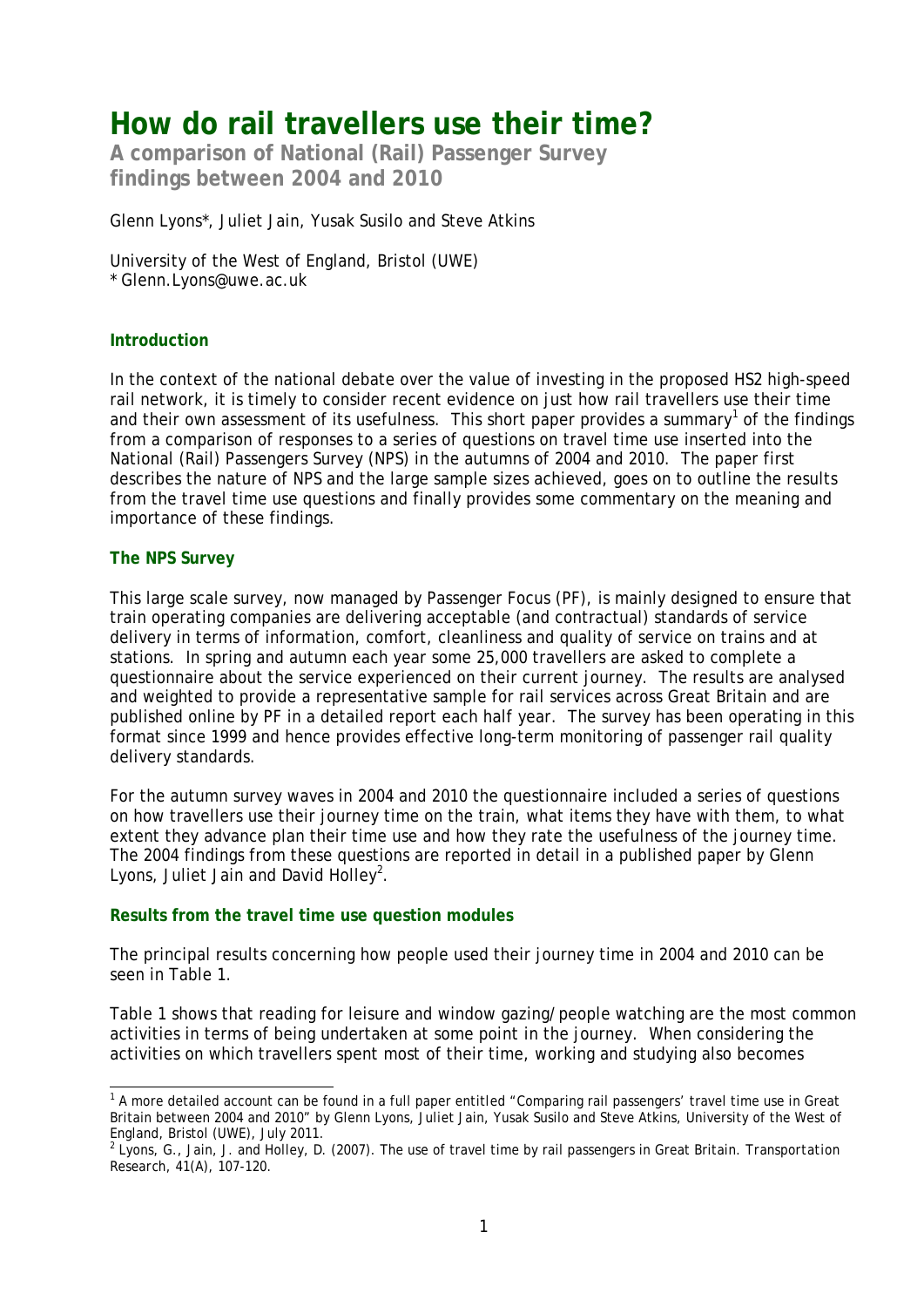important, especially for business travel. The table reveals notable consistency between 2004 and 2010 in terms of the relative overall proportions of people reading for leisure, window gazing, working/studying, talking to other passengers, sleeping/snoozing, being bored and eating/drinking. This suggests that the survey instrument has operated in a consistent manner between surveys offering legitimacy to direct comparison of results between years. However the technology dependent activities – text messages/phone calls and listening to music/radio/podcast – have increased in their extent of occurrence over the six year period across all journey types. Passengers in 2010 are 63% more likely to be texting or phoning for personal reasons and 83% more likely to be doing so for work. It is clear that technology is allowing greater opportunities for external communication, as well as facilitating a wider range of activities, both work-related and social. 1in 5 commuters and 1 in 3 business travellers in 2010 were checking emails. 1 in 20 passengers were accessing social networking sites. Although not revealed directly by the survey, it also seems likely that use of mobile technologies has become more socially acceptable and travellers are increasingly able to personalise both their aural and physical environments.

*Table 1. Comparison for 2010, by journey purpose and direction of travel, of the percent of travellers undertaking activities for* some *time during the train journey and (shown in brackets) for* most *of the time; shaded rows show 2004 results – only activities undertaken by at least 10% of respondents are shown* 

|                                      | journey purpose    |         |                      |           |
|--------------------------------------|--------------------|---------|----------------------|-----------|
| activity                             | all                | commute | business             | leisure   |
| Reading for leisure                  | 54 (38)            | 63 (45) | 43 (25)              | 48 (34)   |
|                                      | 54 (38)            | 62(46)  | $\sqrt{47}$ (27)     | 48 (32)   |
| Window gazing/people watching        | 53 (20)            | 47 (12) | 46 (13)              | 64 (32)   |
|                                      | 57 (20)            | 49 (13) | $\overline{54}$ (14) | 68(31)    |
| Text messages/phone calls - personal | 30(2)              | 34(2)   | 26(1)                | 27(2)     |
|                                      | $\overline{19}(1)$ | 20(1)   | 15(1)                | 19(1)     |
| Working/studying                     | 27(13)             | 31(13)  | 54 (34)              | 11(5)     |
|                                      | 26 (14)            | 27(14)  | 52 (35)              | 13(6)     |
| Listening to music/radio/podcast *   | 20(8)              | 28 (10) | 14(5)                | 13(6)     |
|                                      | 9(4)               | 12(5)   | $\overline{5}$ (1)   | 7(3)      |
| Checking emails #                    | 17(2)              | 20(2)   | 31(5)                | 7(1)      |
| Eating/drinking                      | 17(1)              | 13(0)   | 23(1)                | 20(1)     |
|                                      | 15(0)              | 9(0)    | $\sqrt{22}$ (1)      | 20(0)     |
| Text messages/phone calls - work     | 15(1)              | 17(1)   | 32(3)                | 5(0)      |
|                                      | 8(1)               | 8(1)    | 21(2)                | 3(0)      |
| Talking to other passengers          | 14(5)              | 10(3)   | 10(5)                | 19(9)     |
|                                      | 15(7)              | 11(4)   | 13(5)                | 22 (10)   |
| Being bored                          | 11(2)              | 14(2)   | 8(1)                 | 9(2)      |
|                                      | 12(2)              | 14(3)   | 9(1)                 | 11(2)     |
| Internet browsing #                  | 10(1)              | 13(1)   | 11(1)                | 6(1)      |
| Sleeping/snoozing                    | 14(3)              | 18 (4)  | 13(3)                | 10(3)     |
|                                      | <u>15 (4)</u>      | 18(5)   | 13(3)                | (2)<br>11 |
|                                      |                    |         |                      |           |

podcast new to 2010 survey  $\#$  new to 2010 question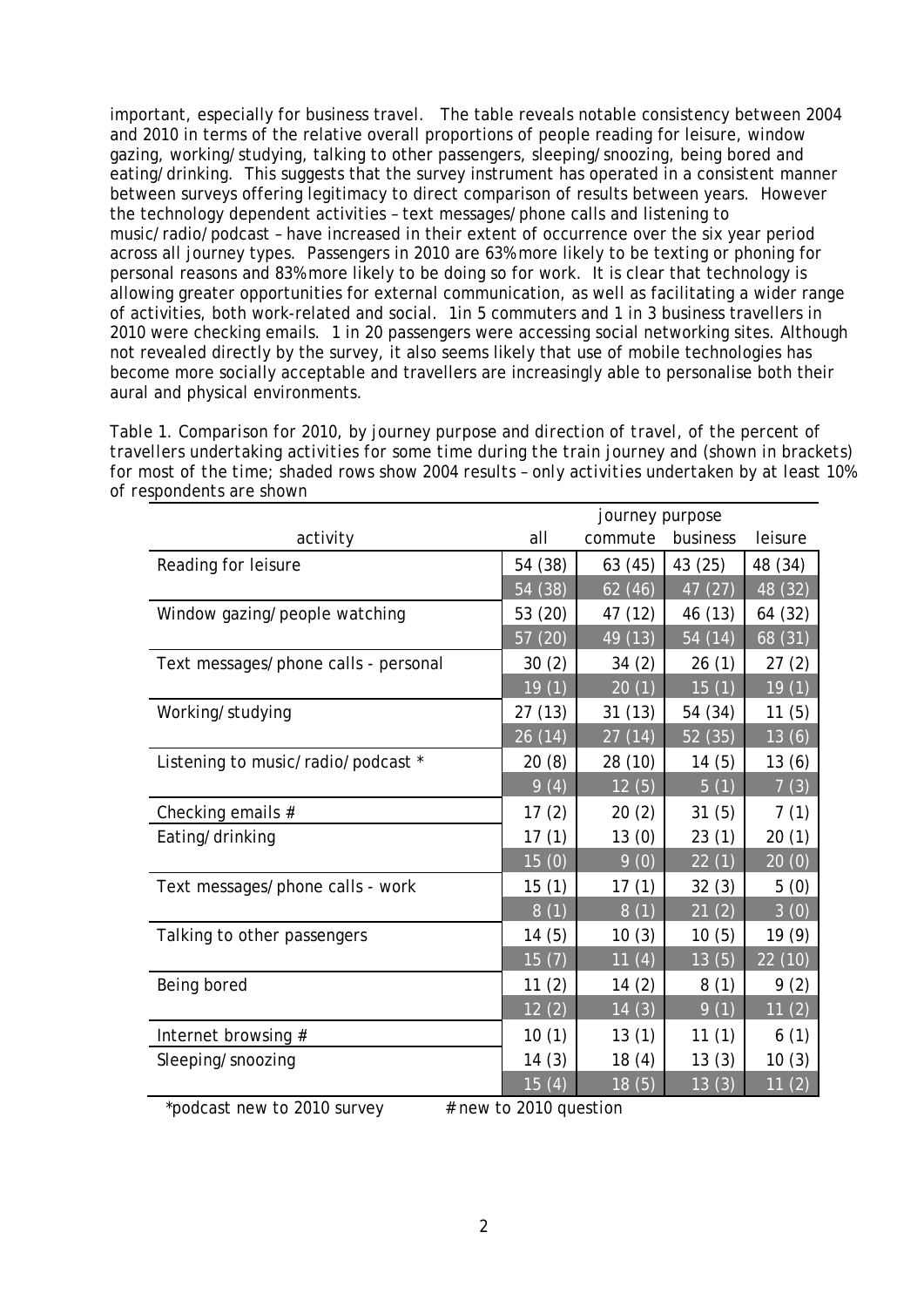Table 2 shows how passengers themselves judge the degree to which their travel time is worthwhile to them. Overall the proportion of people considering their time wasted has gone down by nearly a third in six years from 19% to 13% of all passengers. Correspondingly the proportion of people making very worthwhile use of their time has gone up by a quarter – from 24% to 30%. There is a strong overall message here that positive utility of rail travel has increased over the six year period - very good news for the marketing departments of the train operating companies. This may in part reflect how rail service provision is perceived to have changed over this time. The proportion of travellers who were very/fairly satisfied with the punctuality/reliability of their train has gone up by 15% (from 71% to 82%) and the proportion of travellers who rated the train very good or good in terms of there being sufficient room for all the passengers to sit/stand has also gone up by 15% (from 59% to 68%). Improvement in service quality has been accompanied by an improvement in the positive utility of travel time.

*Table 2. "Thinking about the time you spent on the train from XXX station, which one of the following statements do you most agree with?" (% of respondents selecting each statement in 2010; equivalent figure for 2004 shown in brackets)* 

| statement most agreed with    | all     | commute | business | leisure |
|-------------------------------|---------|---------|----------|---------|
| I made very worthwhile use of | 30(24)  | 27(23)  | 34 (28)  | 32(23)  |
| my time on this train today   |         |         |          |         |
| I made some use of my time on | 55 (55) | 55(53)  | 57 (58)  | 53 (55) |
| this train today              |         |         |          |         |
| my time spent on this train   | 13(19)  | 16(23)  | 8(13)    | 12(17)  |
| today is 'wasted time         |         |         |          |         |
| not answered                  | 2(3)    | 2(2)    | 1(2)     | 3(5)    |
|                               |         |         |          |         |

In terms of the thing people spend *most* time doing, three activities account for 71% of all journeys – reading for leisure, window gazing and working/studying. For all three of these there are substantial increases in the proportion of travellers who consider their time spent to have been very worthwhile. Few passengers who spend most time reading for leisure or working/studying consider their time to have been wasted.

|                                                                                            | Planning in Advance<br>Very little as I always |          |                                     |               |
|--------------------------------------------------------------------------------------------|------------------------------------------------|----------|-------------------------------------|---------------|
|                                                                                            | A lot                                          | A little | use my journey time<br>the same way | Not at<br>all |
| I made very worthwhile use of<br>my time on this train today<br>I made some use of my time | 64                                             | 29       | 31                                  | 21            |
| on this train today<br>My time spent on this train is                                      | 32                                             | 63       | 56                                  | 53            |
| wasted time                                                                                |                                                |          | 12                                  | 22            |
| Not stated                                                                                 |                                                |          |                                     | 4             |

*Table 3. Assessment of time worth according to extent of advance planning – 2010 results* 

Table 3 shows, for different extents of advance planning for how time is used on the train, how worthwhile that time was then considered to be. Individuals who have planned a lot in advance are three times more likely to consider their time use very worthwhile compared to those who have not planned at all and seven times less likely to consider their time has been wasted. Those who always use their journey time in the same way and do very little advance planning (commuters in particular) are half as likely to consider their time use worthwhile as those who plan a lot. This may reflect habitual behaviours that have formed which are not geared towards getting the most out of a journey. It may also reflect the greater appeal, for those using the train less frequently, of having the travel time and wishing to make the most of it. Such findings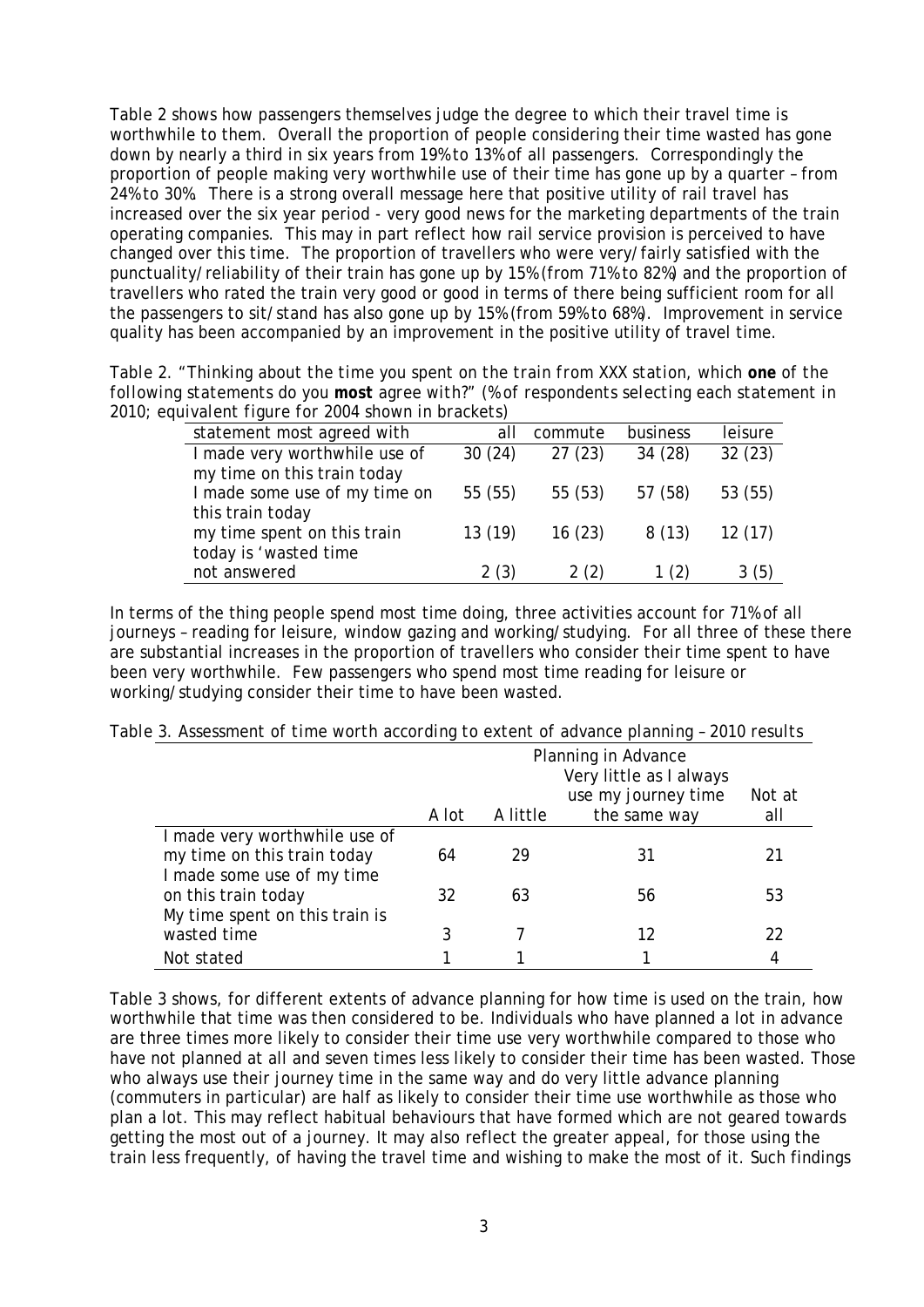offer a prompt for marketing departments of train operating companies to consider how they might better encourage their customers to get more out of train travel.

Table 4 compares the extent to which items were both to hand and used between 2004 and 2010. The following items show little difference between 2004 and 2010: reading book; text book; magazine; and paperwork. However there have been notable increases in both availability and use of mobile technologies.

| brackets) | Table 4. Items individuals had to hand and items individuals used (2004 figures shown in |             |                        |  |
|-----------|------------------------------------------------------------------------------------------|-------------|------------------------|--|
|           | Carried Items                                                                            | to hand (%) | used (%) used/ to hand |  |

| Carried Renis              | to nang (%) | useu (%) | useaz to hand |
|----------------------------|-------------|----------|---------------|
| Newspaper                  | 45 (79)     | 32 (29)  | 0.71(0.37)    |
| Reading book               | 36(36)      | 21(20)   | 0.59(0.56)    |
| Text book                  | 7(7)        | 3(3)     | 0.43(0.44)    |
| Magazine                   | 12(15)      | 7(8)     | 0.53(0.52)    |
| Paperwork                  | 21(24)      | 11(12)   | 0.51(0.51)    |
| Games/puzzles              | 6(3)        | 2(1)     | 0.36(0.41)    |
| Food/drink                 | 26 (30)     | 16 (19)  | 0.62(0.6)     |
| Laptop computer            | 11(7)       | 4(2)     | 0.32(0.30)    |
| Netbook *                  | 2           |          | 0.40          |
| Mobile phone               | 69 (66)     | 37(24)   | 0.54(0.36)    |
| Portable DVD player *      |             | 0        | 0.43          |
| MP3 player/personal stereo | 22 (12)     | 13(6.4)  | 0.58(0.56)    |
| Games console              | 1(0)        | 1(0)     | 0.45(0.50)    |
| eBook/iPad *               | 2           |          | 0.57          |
|                            |             |          |               |

\* 2010 categories only

Combining netbooks and laptops then the proportion of people with such a device has increased by 77% in six years from 7% in 2004 to 13% in 2010 – the proportion of travellers who have and use a laptop computer has increased by 60%. The proportion of people with a mobile phone has only increased modestly over the six years but more of those travellers who have a phone with them are now using it during the journey – 54% compared to 36% for 2004 – perhaps indicating less inhibition about use. The proportion of people who have a music player and the proportion who have one and use it has doubled in six years. The extent of being equipped for sound may be even greater given the capacity of modern mobile phones to store and play music.

The survey question struggles to keep pace with or to capture an ability to compare truly what technological capabilities an individual is equipped with and how this is changing over time. It is increasingly difficult to know what functionality a device has. Thus 'mobile phone' in its earliest guise made phone calls and then handled text messages. Now the latest (smart) phones have touch screens and can be used to browse the internet, take and view photos, check and send emails, store and play music and listen to podcasts and play games.

There appear to be changing fortunes for the newspaper – in 2004 the majority (79%) had a newspaper to hand – by 2010 this had reduced to a minority (45%). Those who still have a newspaper to hand are twice as likely to use it compared to the position in 2004. Despite the increase in availability of free newspapers targeted at public transport use, travellers are perhaps less reliant on the printed word for news information while travelling. Or it may be that mobile technologies are replacing the newspaper as a means to create psychological distance from other surrounding passengers.